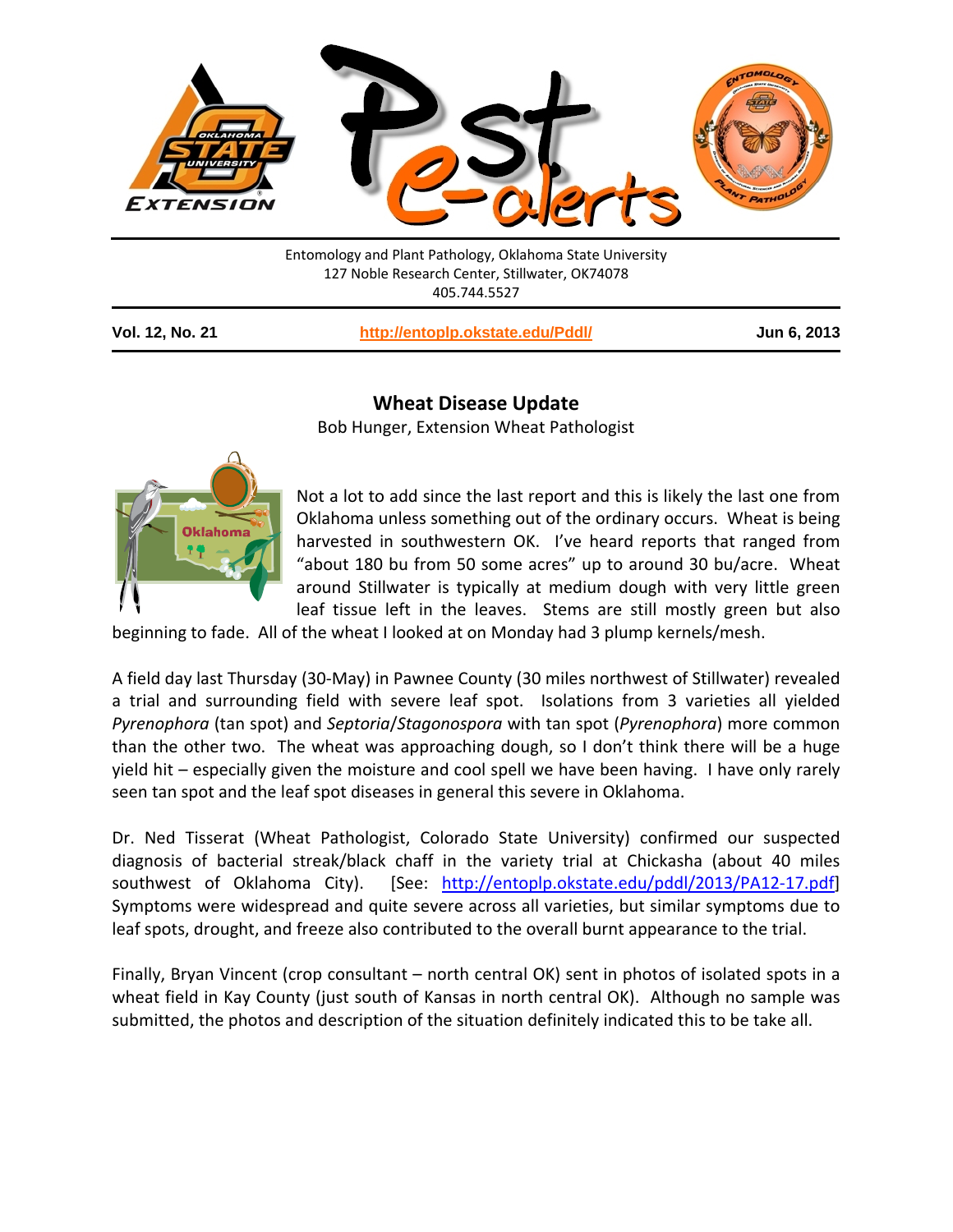

Severe take all on lower stems.



Isolated spots of take all in a wheat field in Kay Co.